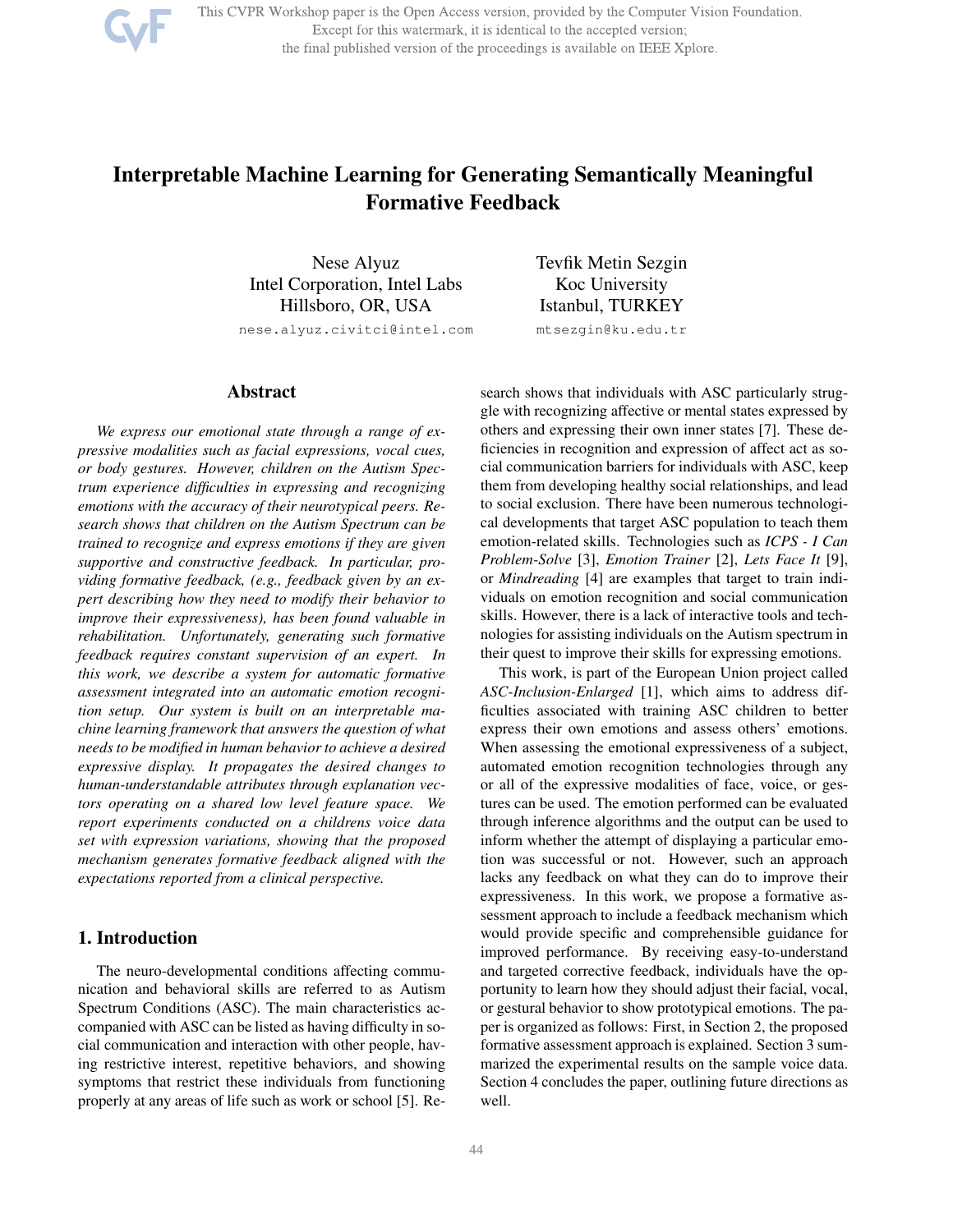## 2. Proposed Formative Feedback Generation Scheme

The typical scenario for formative feedback involves a person displaying a performance, with a target label in mind. In the case of Autism rehabilitation, this is a child who attempts to display a target emotion through a variety of channels (facial displays, voice, body language, gestures). If the performer fails to express the emotion successfully, the goal of the formative feedback module is to generate human understandable explanations of what behavioral changes would move the performed instance closer to the desired target. Formative feedback is generated on a per-instance basis. Hence, there are two main inputs to the formative feedback module: features extracted from the performed instance, and the label of the expected (target) class. Implicitly, there is a third input: the classifier that classifies user input. In general, this classifier can come in any form (e.g., an SVM, a PGM, or a Deep Network), and our scheme does not force a particular kind of classifier. Hence, to generalize the scheme to any kind of classifier, a probabilistic black-box classification module is obtained by estimating the input classifier, which serves as the third input to the formative feedback system. Using the idea of the explanation vectors of Baehrens *et al*. [6], these three inputs are used to obtain feature modifications required to achieve the target classification on an instance basis. Using these explanations, the original feature can be modified to convert the input instance into one whose prediction decision matches the target. The difference between the original and the modified feature sets can be used to describe the necessary corrections. However, providing corrections at the feature level will not be comprehensible from a user perspective. Therefore, it is necessary to define high-level attributes and obtain the necessary alterations in terms of these. To generate the formative feedback, attribute extraction is run on both the original and the modified feature sets, and the difference between the original attributes and the modified attributes is used to generate the semantically meaningful formative feedback to the subject. The two main contributions of this work are as follows: First of all, the features are updated in an iterative manner to find the minimum necessary alteration. Secondly, for the feedback to be semantically meaningful, the necessary feature modifications are mapped to a higher-level attribute space. In the following three subsections, we describe the details of explanation vectors generation, iterative feature modification, and generation of semantically meaningful correction steps.

#### 2.1. Explanation Vector Generation

Let's assume that we have a training set of d-dimensional points  $X = {\mathbf{x}_1, \mathbf{x}_2, ..., \mathbf{x}_n}$  with class labels  $Y =$  $\{y_1, y_2, \ldots, y_n\} \in \{1, \ldots, C\}$ , where we have C distinct classes of output labels and the joint distribution  $P(X, Y)$ 

is unknown. The explanation vector of a given instance  $x_0$ for a target class label  $c$  can be computed as the derivative of the conditional probability for the given input instance:

$$
\zeta_c(\mathbf{x}_0) = \frac{\partial}{\partial \mathbf{x}} P(Y \neq c | \mathbf{X} = \mathbf{x}) \Big|_{\mathbf{x} = \mathbf{x}_0}
$$
 (1)

Here,  $\zeta_c$  is a d-dimensional vector like the original input instance, defining the flow away from the corresponding class: The entries with high absolute values will point out features that have high influence on the classification decision, where positive and negative signs indicate individual features whose values should be decreased or increased, respectively, to better resemble the target class.

To generate explanations for an unknown classifier  $q(\cdot)$ , first of all we have to estimate the classifier. Then the explanation vector will be computed using the estimation  $\hat{q}(\cdot)$ and the class label given by the classifier. In this work, we have considered Kernel Density Estimation [8] to estimate the joint probability for the given class label:

$$
\hat{p}_{\sigma}(\mathbf{x}, y = c) = \frac{1}{n} \sum_{i \in I_c} k_{\sigma}(\mathbf{x} - \mathbf{x}_i)
$$
 (2)

where  $k_{\sigma}(\cdot)$  is the kernel function and  $I_c$  is the index set for the given class. Here, we employed Gaussian kernel and estimated the conditional probability distribution as follows:

$$
\hat{p}_{\sigma}(y=c|\mathbf{x}) \approx \frac{\sum_{i \in I_c} k_{\sigma}(\mathbf{x}-\mathbf{x}_i)}{\sum_i k_{\sigma}(\mathbf{x}-\mathbf{x}_i)}
$$
(3)

The explanation vector for instance z and expected class label  $c$  can be defined as follows:

$$
\hat{\zeta}_c(\mathbf{z}) = \frac{\partial}{\partial \mathbf{x}} \hat{p}_\sigma(y \neq g(\mathbf{z})|\mathbf{x})\Big|_{\mathbf{x} = \mathbf{z}} \tag{4}
$$

Using  $q(\mathbf{z})$  outputs instead of c class labels allows us to interpret the classification decisions of our black-box classifier (assuming  $\hat{g}(\cdot)$  approximates  $g(\cdot)$  well).

### 2.2. Iterative Feature Modification

The explanation vector defines the direction of the flow away from the corresponding class. However, the magnitude of the vector does not embody any information about how much change is needed to resemble the target class better. As in the gradient descent algorithm, the explanation vector can be computed in an iterative manner until convergence to the target class is achieved. Moreover, a predefined step size can be employed for each iteration. As a fixed step size, we compute the minimum inter sample distance:

$$
d_s = \min_{i \in \{1, ..., n\}, j \in \{1, ..., n\} \setminus i} ||\mathbf{x}_i - \mathbf{x}_j||
$$
 (5)

At each iteration, using the directional information residing in the explanation vector and the calculated step size, the input instance (feature) is modified: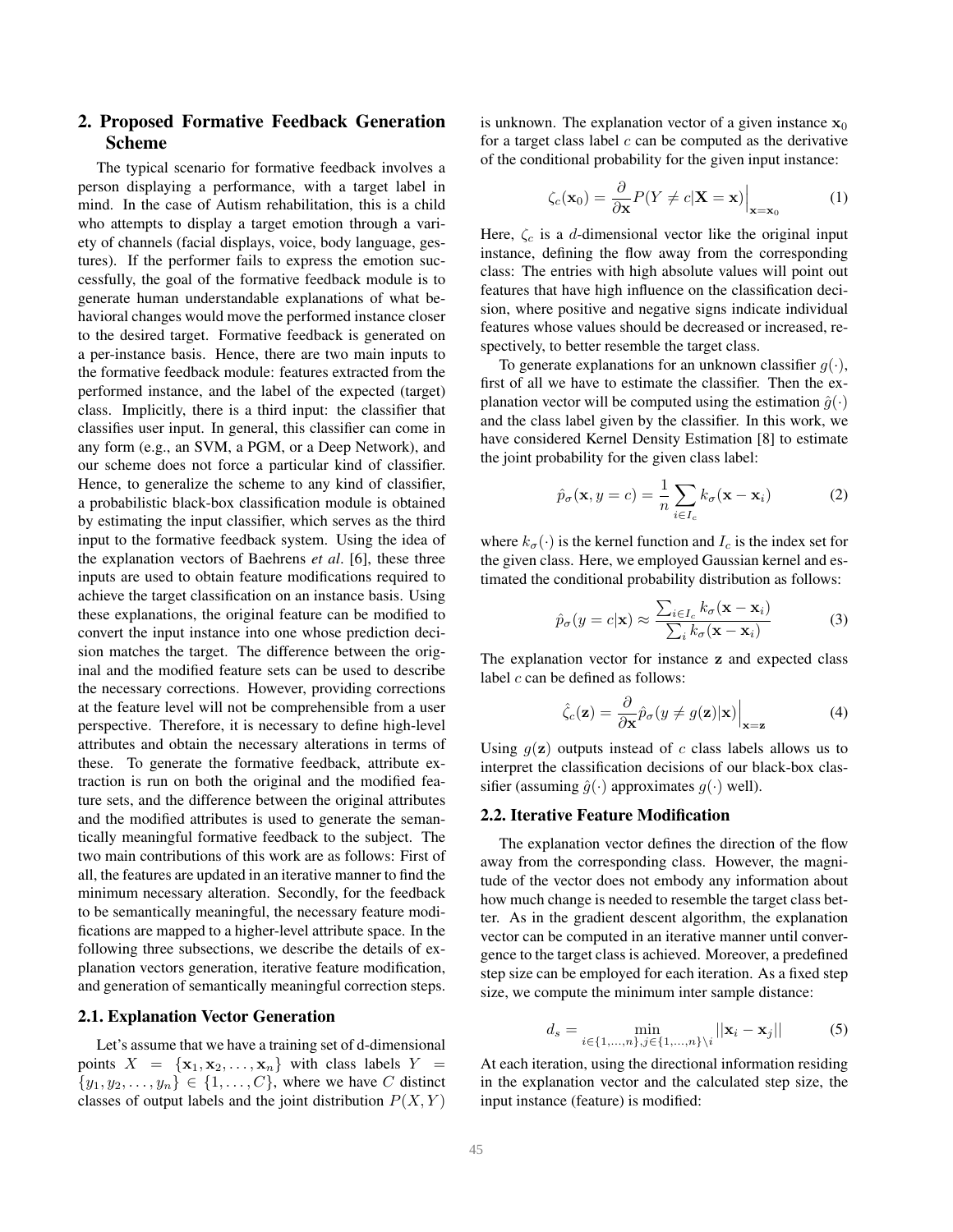$$
\mathbf{z}_{(t+1)} = \mathbf{z}_{(t)} - \frac{d_s \cdot \hat{\zeta}_c(\mathbf{z}_{(t)})}{|\hat{\zeta}_c(\mathbf{z}_{(t)})|}
$$
(6)

After each iterative modification, the decision of the classifier (either  $q(\cdot)$  or  $\hat{q}(\cdot)$ ) will be checked to see if convergence to the target class is achieved. Once convergence is reached, iterative computation of the explanation vectors and feature updates will result in a modified feature set comprising the minimal amount of change needed.

#### 2.3. Attribute-based Feedback Generation

Once convergence at the feature space is obtained, the difference between the original and the modified feature set gives the minimum change needed for the instance to be classified from the target class. However, computing this difference at the feature space and providing it as a feedback to the user will not be comprehensible as the feature space can be very high dimensional and even the little changes needed at feature level would fire up in the difference vector. In this work, we propose to switch to a high-level attribute level which would enable us to provide semantically meaningful feedback to the user. The high-level attribute space can either be defined by careful selection of meaningful set of features, or it can require to switch to this high-level space by running pre-trained attribute extractor. It should be noted that defining semantically meaningful attributes is highly dependent on the feature space and the classification problem.

## 3. Experimental Results on Voice Modality

## 3.1. Voice Database and Emotional-Attributes

In order to test our proposed formative feedback generation approach, we experimented with a sample emotional voice dataset, consisting of 1534 instances labeled for 27 emotional classes. For each instance, 6373 vocal features were available.

As an initial step, we defined semantically meaningful attributes for the voice modality considering a variety of affective states. We mainly referred to the relations shortlisted by our clinical partners, where modality-specific characteristics are given for different emotions. The attributes shortlisted are as follows: (1) pitch, (2) pitch variation, (3) loudness, and (4) speech rate. For our initial analysis, we focused on two basic emotions of *Happy* and *Sad*. Voice attributes and their expected associations to these two basic emotions are given in Table 1. However, these associations only define the relations at a very coarse level, as actual data

## would not exactly abide these rules. 3.2. Classifier Approximation with Kernel Density Estimation

A simple thresholding approach for formative assessment, where we would decide on the correctness of an at-

Table 1. Attribute candidates and attribute-emotion associations for the voice modality. (H and L stand for high, and low values.)

|                        | Happy | Sad |
|------------------------|-------|-----|
| Pitch                  | H     |     |
| <b>Pitch Variation</b> | н     |     |
| Loudness               | н     |     |
| Speech Rate            | H     |     |

tribute using its respective location to the threshold (e.g. attribute mean), would fail on realistic data. The proposed approach based on explanation vector generation is expected to yield more accurate explanations related to classifier's decisions.

For our initial experiments, we focused on the two-class classification problem (Happy vs. Sad), and utilized only the instances of these two classes. Keeping the ratio of the two emotion instances approximately the same, we have spared 14 happy and 11 sad instances for testing. Since we have a limited number of training examples (60 happy and 45 sad), we have employed Leave-One-Out cross validation for hyper-parameter optimization. This randomized separation of training and test sets is handled for 20 repetitions. The mean test accuracy obtained with KDE over all repetitions is 73.6%.

#### 3.3. Explanation Vectors and Modified Features

After the classifier is estimated with the KDE, the explanation vectors for a single iteration can be computed as given in Equation (4). The explanation vector generation and feature modification steps will be handled in an iterative manner, where the iteration structure and the convergence rule is given in Section 2.2. For our preliminary experiments, where we have considered two emotion classes, we have considered each instance of a class as a misexpressed instance of the opposite class: For example, for a *Happy* instance, the explanation vector generation and feature modification iterations are run, where the target class is *Sad* for the convergence rule.

For the voice modality, the attributes that we want to give feedback on are directly included in the input features. Therefore, we directly investigated the alterations caused on these four attributes. The attribute-specific means of all instances from all six basic emotions are used as thresholds to binarize the attribute values. In Figure 1, each row gives the bar plots of *Happy* (left) and *Sad* (right) instances, when the attribute values are considered as either Low or High when compared with the attribute-specific threshold. For example, for *Happy* instances (left-top plot), the features are modified so that each instance is classified as from the *Sad* class. Here, the bar plots for the *pitch* attribute are given for *before* modification and for *after* modification. As expected, the number of instances with low pitch is increased,